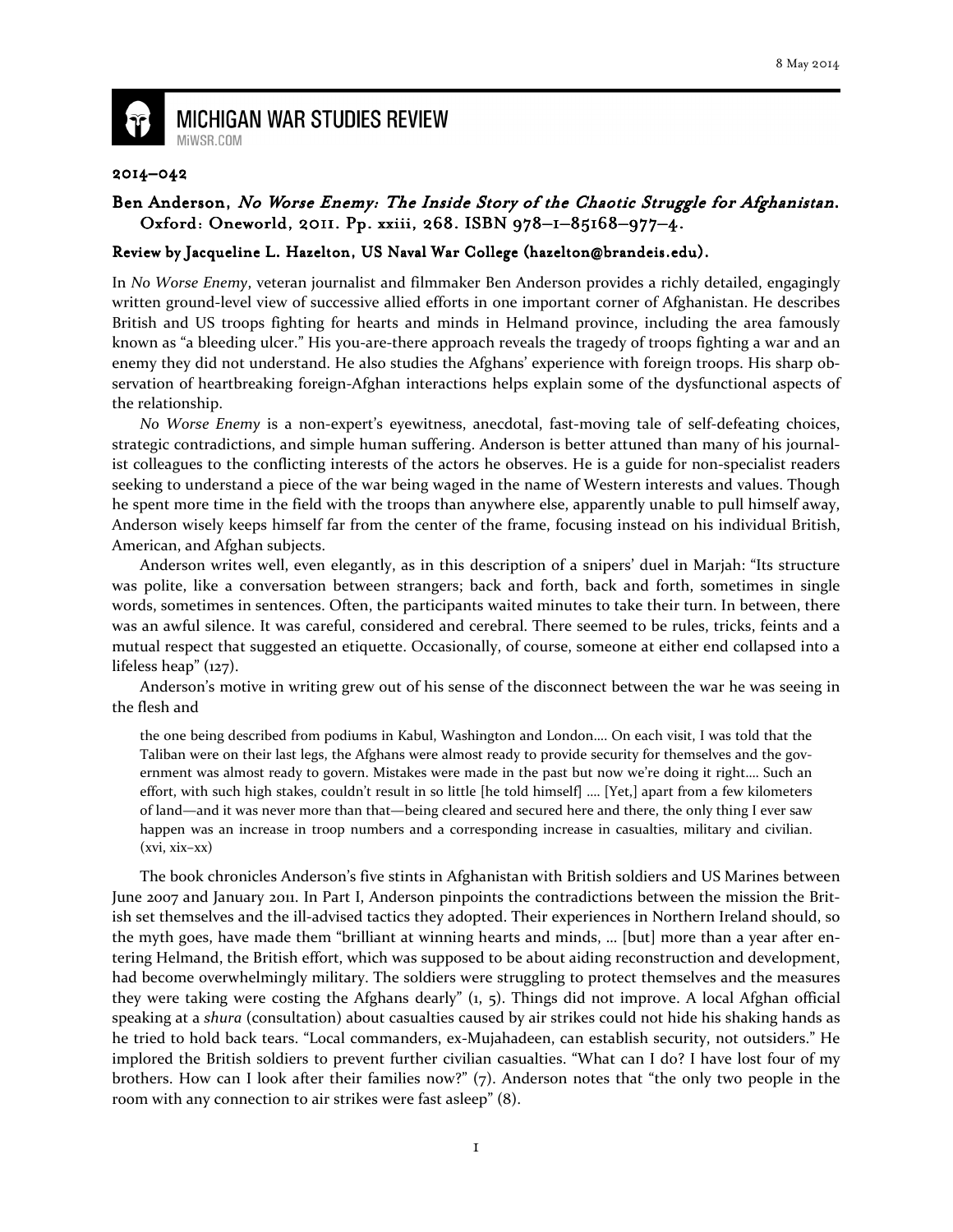Deeply sympathetic to the troops he accompanied, Anderson recognizes that the Taliban's trenches, tunnels, booby traps, and weapons caches cost the International Security Assistance Force (ISAF) dearly (10). His second-by-second accounts of being under fire make clear why a soldier near him on one patrol called the sound of an approaching F-16 fighter jet "the sweetest sound in the world" (11). In another passage, Anderson describes a Grenadier Guardsman's pain as he gazed at the burnt-out vehicle where one of his friends had been killed and four others wounded by a suicide bomber: "I wish everyone could form a line," said the Guardsman, "and march though the Green Zone annihilating everything in sight and burning down entire sympathizer villages, Vietnam style" (24).

Troops recognized the contradictions inherent in their mission and yet still sometimes resented second-guessing by commanders concerned about the political ramifications of their tactical choices (e.g., 32, 131). Many recognized the tragic ironies of their deployment. "These people," one Marine told Anderson, "they're not like Americans. There's no way you can trust them. They let the Taliban beat them but if it comes to one of us saying the wrong phrase or anything they lose their lid because we're Americans but 'that Taliban was from the same tribe as me.' It's ridiculous, it's a mindfuck, it's frustrating and ... that's a losing ball game" (186). Anderson notes the troops' convoluted rationalizations of the role they were playing in Afghan lives. He asked a captain how destroying a mosque was supposed to win popular support. He responded "I know that most people in the world probably wouldn't understand. You're trying to build a country up by destroying it and it seems like a paradox but those are people who have not been to Afghanistan. They don't understand that the nature of conflict inevitably includes destruction before you can start to build it the way it should be, in a way that's secure and provides a better economy for the people in the future" (245).

Anderson gets to the heart of the problem in highlighting the absurdity of the so-called comprehensive approach, which meant nation-building and reconstruction to win over popular support to the state and away from the Taliban: "[it] looked perfectly feasible in a PowerPoint presentation, when the beneficiaries, who weren't consulted, were viewed as automata. When applied to an actual society, especially one as fragmented, traumatized and complicated as Helmand's, it rarely lasted longer than the first 10 minutes of a shura. An anthropologist would struggle to understand the competing interests of local power-brokers, often motivated by long-running tribal, political and drug-trafficking rivalries" (13).

In Part II Anderson returns to Helmand with US Marines in summer 2009, in the wake of President Barack Obama's decision to send another seventeen thousand troops into "the good war." The Marines, like the British, aimed to win over the population. Yet—inevitably—they were distrustful of and hostile to the Afghans. Anderson's account of the search of a residential compound from which the Marines had been attacked several times reveals the fear and crucial asymmetry at the heart of the military-Afghan relationship. The boy acting as the man of the house was afraid, the other children and the women were afraid, and the Marines were afraid, confused, uncertain, and aggressive (65–67). This toxic mix sometimes caused outbursts, as when a Marine patrol vehicle knocked over a parked motorbike: "'What? What? What the fuck are you looking at?' the top gunner screamed at the stunned faces below him" (186).

Yet Anderson also recognizes the sensitivity of the men he patrolled with. In Marjah, he saw another company of Marines struggle with civilians' pain. An Afghan whose family had been struck by a rocket desperately wanted to join his relatives in the military hospital in Lashkar Gah. But, despite all the good will in the world, the Marines could not get him there. "When they couldn't get him on a helicopter, they'd stolen a car, hot-wired it and presented it to him. But he couldn't drive" (144). However, such empathy was less common than the stubborn misunderstanding and suspicion inevitable in a guerrilla war. The Marines' foreign status only exacerbated the situation. Typically, discussions with locals were about "catching them out or spotting the tiniest of contradictions, even if they only arose from translation, [instead of] actually finding anything out, [let alone] offering help or reassurance" (229).

Anderson shows a deep affection for the men he accompanied. Recounting a conversation during a firefight, he writes, "Marines had a habit of suddenly becoming exquisitely polite and eloquent in the worst of situations, as if it made them feel more at home in a situation that would make most people cry for their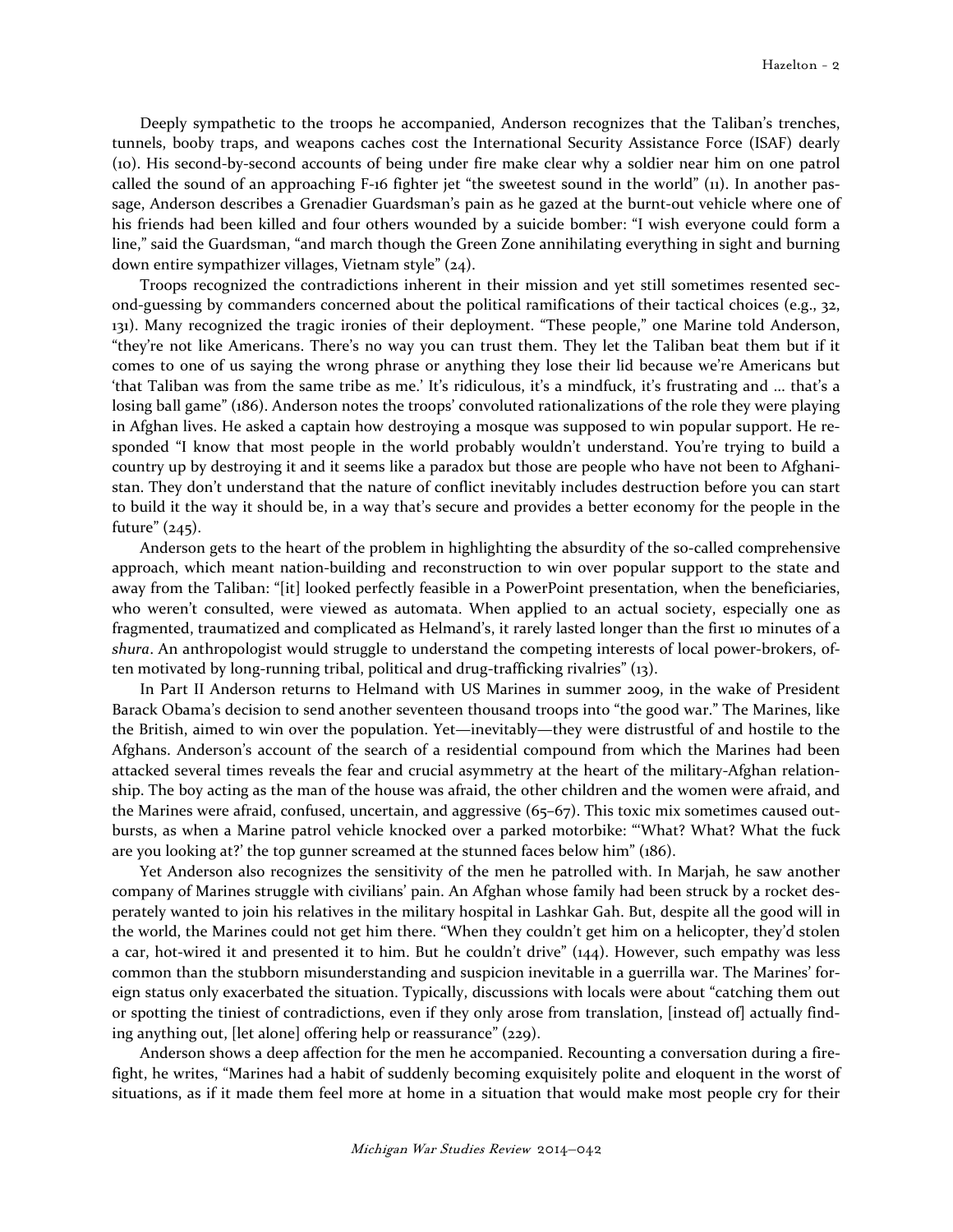mothers" (104). He presents delightful—and painful—moments of extraordinary insight: "A Marine stroked a small bush with his gloved hand. 'Look at this fucking thing, it's nothing but thorns. It's just angry. It literally has no function except to cause pain. Everything in this country is just so fucking angry'" (72).

In Part III, Anderson accompanies yet more Marines as part of the Afghan surge. Operation Mushtaraq was intended to clear Marjah, hold it, and transform it into a pro-government, anti-Taliban area by delivering what ISAF commander Gen. Stanley McChrystal called "government in a box." The plan was for waves of helicopters to drop Bravo Company into central Marjah at 4 a.m. on Day One.

My mind started racing: IEDs, anti-aircraft guns, trenches, bunkers, a thousand Taliban fighters, perhaps two. I wanted to ask Captain Sparks how he intended to deal with all of this when he landed, in the dark, on day one, without support. Instead I just made a crappy joke about the mission being insane and suicidal. 'Yes. We were surprised too,' said Captain Sparks, without laughing…. Jesus, I thought, you could tell this guy to walk into Marjah alone with nothing but a Stanley knife and he'd do it without blinking. (84)

After a day of intense combat, the company held only two buildings. "The Marines were completely cut off from the other invading forces…. And the surrounding Taliban still had the freedom of movement" (109). The situation did not improve significantly thereafter.

Anderson is painfully aware of the low regard American troops had for the Afghan military comrades they were supposed to mentor. As Afghan Army forces raised an Afghan flag at daylight after their entry into Marjah, "The Marines watched ... with patronizing but benevolent pride…. As soon as anything important happened, the Marines' feelings toward the Afghans would go straight back to frustration and contempt" (111). An Afghan soldier attempting to load his weapon got impatient help from a Marine: "'It's the same shit you were doing last night,' he said, clicking the magazine into place. The Afghan soldier held his rifle horizontally. The Marine grabbed it again, violently pushing it down. 'You're POINTING it at people. Leave it, you're good.' He walked away, shaking his head: 'Fucking guy, man'" (131). Another heartbreaking snapshot reveals the Marines' frustration at an Afghan soldier's inability to maneuver himself, his backpack, and the rolled-up mattress trussed to it through a doorway while on patrol. After he tried to force himself through the too narrow opening several times, the squad leader told him to stop.

"Sit. Sit the fuck down. Sit," said Sanders, usually placid to the point of aloofness. He pointed to the ground, as if he were house-training a dog. "Sit, sit, sit," said Sanders and another Marine in concert. The ANA [Afghan National Army] soldier took off his backpack and attempted to go through the door. "No sit down. You ...," they pointed to him and then to the floor. "SIT DOWN. SIT DOWN." He sat on his bag, smiling, but hurt and embarrassed. "Sid dow," he said, trying to repeat his orders. (166)

The man's humiliation was complete. It is not difficult to see how such treatment could contribute to Afghan soldiers' attacks on their Western allies.

In Part IV, Anderson rejoins the Marines in Marjah in June 2010, after General McChrystal called the city "a bleeding ulcer." The Marines were irritated by the lack of Afghan civilian cooperation and appreciation (186–87), while the people of Marjah were heartily sick of the Marines. "We don't want them to be slapping this man or that man," said one man, addressing a crowd that showed no disapproval. "The Americans were driving their tanks, someone's stall was knocked over and dragged along the road. His money and his phone cards went everywhere. The Marines drove on and didn't care. When the Taliban was here it was fully secure" (187).

Part V takes Anderson back to the bloody district of Sangin. The local bazaar, supposedly rebuilt by the British and then the Americans, consisted of crumbling buildings and a few piles of basic foodstuffs and old shoes for sale—"it was if the outside world didn't exist. I could expect that in a remote village in the middle of the Helmand desert but it was shocking to see it here, in a town that had been the focus of a multibillion-dollar security, development, and governance effort." Worse, "the eyes that followed us through the bazaar were hostile, just as they had been three and a half years earlier" (194). When an Afghan dared to express his dissatisfaction, "[2nd Lt. Martin] Lindig was incredulous. Only someone insane, or brainwashed, could suggest that he'd come to Helmand with anything but the noblest of intentions. He was a modern